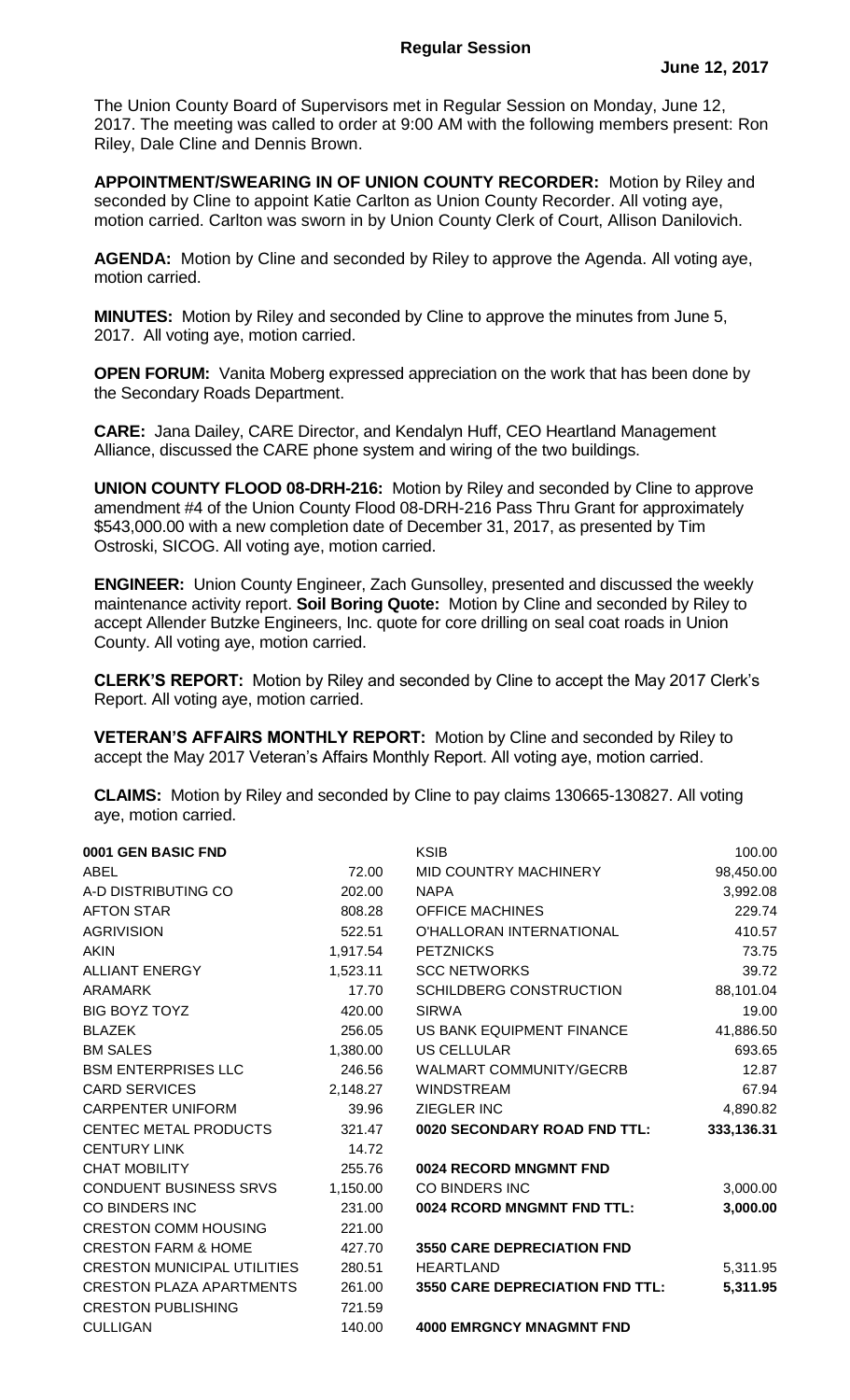| <b>CUMMINGS</b>                         | 12.76     | AKIN BUILDING CENTER                  | 2,630.80  |
|-----------------------------------------|-----------|---------------------------------------|-----------|
| DES MOINES STAMP MFG                    | 166.00    | <b>COOK VIDEO &amp; APPLIANCE</b>     | 968.00    |
| <b>DISTRICT IV TREASURERS</b>           | 25.00     | <b>CRESTON MUNICIPAL UTILITIES</b>    | 19.27     |
| ECHO GROUP, INC                         | 410.01    | <b>CRESTON PRO FIRE FIGHTERS</b>      | 225.00    |
| ELECTRICAL MATERIALS CO                 | 5.74      | <b>DUCKWORTH</b>                      | 297.06    |
| <b>ELECTRONIC ENGINEERING</b>           | 564.58    | <b>GRAPHIC DISPLAYS</b>               | 720.00    |
| FARM & HOME PUBLISHERS LTD              | 690.00    | IA ASSOCIATION EMRGNCY MAN            | 190.00    |
| <b>FARMERS ELECTRIC COOP</b>            | 1,022.56  | IA HOMELAND SECURITY                  | 358.58    |
| <b>FASTENAL COMPANY</b>                 | 106.31    | <b>J&amp;A FLOORING</b>               | 2,234.30  |
| <b>GRAPHIC DISPLAYS</b>                 | 120.00    | <b>MEDIACOM</b>                       | 134.79    |
| <b>GREATAMERICA</b>                     | 135.87    | <b>OFFICE MACHINES</b>                | 8,019.90  |
| <b>GREEN VALLEY PEST</b>                | 229.90    | <b>O'RILEY</b>                        | 6,700.00  |
| <b>HANSEN</b>                           | 216.00    | <b>STEWART</b>                        | 300.00    |
| <b>HAWKS</b>                            | 72.00     | <b>4000 EMRGNCY MNAGMNT FND TTL:</b>  | 22,797.70 |
| <b>HEARTLAND TIRE &amp; AUTO</b>        | 416.18    |                                       |           |
| HELENA CHEMICAL COMPANY                 | 137.50    | <b>4003 EMPOWERMENT</b>               |           |
| <b>HYDRO KLEAN INC</b>                  | 1,794.00  | <b>ADAMSON</b>                        | 800.00    |
| IA CO RECORDERS ASSOC                   | 1,165.81  | CLARKE CO. PUBLIC HEALTH              | 346.50    |
| IA TOOL & MANUFACTURING INC             | 150.00    | <b>CREATIVE BEGINNINGS PRESCHOOL</b>  | 300.00    |
| <b>JIM'S TRUCK REP &amp; SANITATION</b> | 740.00    | <b>CROZIER</b>                        | 800.00    |
| <b>LYNAM LAWN CARE</b>                  | 4,563.55  | DISCOVERY KIDS PRESCHOOL              | 1,012.00  |
| <b>MAIL SERVICES LLC</b>                | 524.62    | EAST UNION COMM SCHOOLS               | 2,640.00  |
| MASTERCARD/ISSB                         | 828.83    | <b>HEARTS AND HUGS DAYCARE</b>        | 168.00    |
| <b>MATURA ACTION CORP</b>               | 10,000.00 | JOYFUL SPARKS PRESCHOOL               | 1,350.00  |
| <b>MMIT</b>                             | 6.30      | <b>MATURA ACTION CORP</b>             | 896.24    |
| <b>NAPA</b>                             | 19.77     | MATURA ACTION CORPORATION             | 3,136.48  |
| ORIENTAL TRADING CO                     | 1,125.85  | RINGGOLD CO CHILD CARE                | 825.00    |
| PITNEY BOWES INC                        | 33.14     | RINGGOLD CO PUBLIC HEALTH             | 4,416.14  |
| PJGREUFE & ASSOCIATES                   | 1,500.00  | <b>SICKELS</b>                        | 3,958.44  |
| POKORNY BP & AUTOMOTIVE                 | 418.12    | SOUTHERN IA TROLLEY                   | 210.00    |
| POLK CO SHERIFF'S OFFICE                | 52.49     | <b>SWCC</b>                           | 5,282.23  |
| <b>QUALITY GLASS</b>                    | 13.67     | <b>TAYLOR CO AG EXTENSION</b>         | 3,572.26  |
| RESERVE ACCOUNT                         | 4,000.00  | TAYLOR CO PUBLIC HEALTH               | 758.69    |
| RINGGOLD CO SHERIFF                     | 2,120.00  | TRINITY LUTHERAN PRESCHOOL            | 1,222.00  |
|                                         |           |                                       |           |
| SCHILDBERG CONSTRUCTION                 | 52.36     | <b>UNION CO AUDITOR</b>               | 1,000.00  |
| SERVICE TECHS INC                       | 39.95     | UNITED WAY                            | 35.25     |
| SHRED-IT                                | 76.11     | <b>4003 EMPOWERMENT TTL:</b>          | 32,729.23 |
| SIDDENS, TERI                           | 55.00     |                                       |           |
| <b>SIRWA</b>                            | 35.31     | <b>4004 LAW ENFORCEMENT CNTR</b>      |           |
| SUPREME CLEANERS                        | 102.00    | <b>ALLIANT ENERGY</b>                 | 1,921.93  |
| <b>THATCHER</b>                         | 81.00     | <b>ARAMARK</b>                        | 29.20     |
| <b>TRUE VALUE</b>                       | 52.46     | <b>BM SALES</b>                       | 198.00    |
| UNION CO ENGINEER                       | 705.96    | <b>COOK VIDEO &amp; APPLIANCE</b>     | 73.73     |
| UNITED FARMERS COOP                     | 1,674.03  | <b>COUNSEL OFFICE &amp; DOCUMENT</b>  | 263.06    |
| <b>US AUTOFORCE</b>                     | 651.08    | <b>CRESTON PUBLISHING</b>             | 29.50     |
| US CELLULAR                             | 250.55    | FIRST COMMUNICATIONS                  | 21.80     |
| <b>USPS</b>                             | 100.00    | <b>GREEN VALLEY PEST</b>              | 36.00     |
| VISA/ISSB                               | 35.02     | MASTERCARD/ISSB                       | 152.70    |
| <b>WATCHGUARD VIDEO</b>                 | 4,770.50  | <b>OFFICE MACHINES</b>                | 103.10    |
| WINDSTREAM                              | 290.99    | SUPERIOR LAMP                         | 64.24     |
| 0001 GEN BASIC FND TTL:                 | 55,937.61 | <b>TRITECH FORENSICS</b>              | 199.50    |
|                                         |           | WINDSTREAM                            | 819.50    |
| 0002 GEN SUPPLEMENTAL                   |           | <b>4004 LAW ENFORCEMENT CNTR TTL:</b> | 3,912.26  |
| ACCESS SYSTEMS LEASING                  | 322.44    |                                       |           |
| ADAIR CO AUDITOR'S OFFICE               | 380.83    | <b>4100 CO ASSESSMENT EXPENSE</b>     |           |
| <b>CITY OF CRESTON</b>                  | 9,269.63  | INSTITUTE OF IA CERT ASSESSORS        | 955.00    |
| IA PRECINCT ATLAS                       | 1,662.40  | MASTERCARD/ISSB                       | 114.59    |
| <b>MAYNES LAW OFFICE</b>                | 61.25     | 4100 CO ASSESSMENT EXPENSE TTL:       | 1,069.59  |
| <b>SHEAKLEY</b>                         | 151.64    |                                       |           |
| 0002 GEN SUPPLEMENTAL TTL:              | 11,848.19 | <b>4150 SOUTHERN HILLS REGION</b>     |           |
|                                         |           | BEAM, KATHY                           | 111.15    |
| 0011 RURAL SRVICS BASIC                 |           | CARE                                  | 9,600.00  |
| <b>AGRIVISION GROUP</b>                 | 85.56     | <b>CENTURY LINK</b>                   | 114.93    |
| <b>BANKERS LEASING CO</b>               | 52.06     | <b>CHOICE INC</b>                     | 6,924.20  |
| <b>CRESTON FARM &amp; HOME</b>          | 22.21     | <b>COUNSEL OFFICE &amp; DOCUMENT</b>  | 94.08     |
| <b>GRMC</b>                             | 2,002.39  | <b>CROSSROADS MENTAL HLTH</b>         | 14,375.00 |